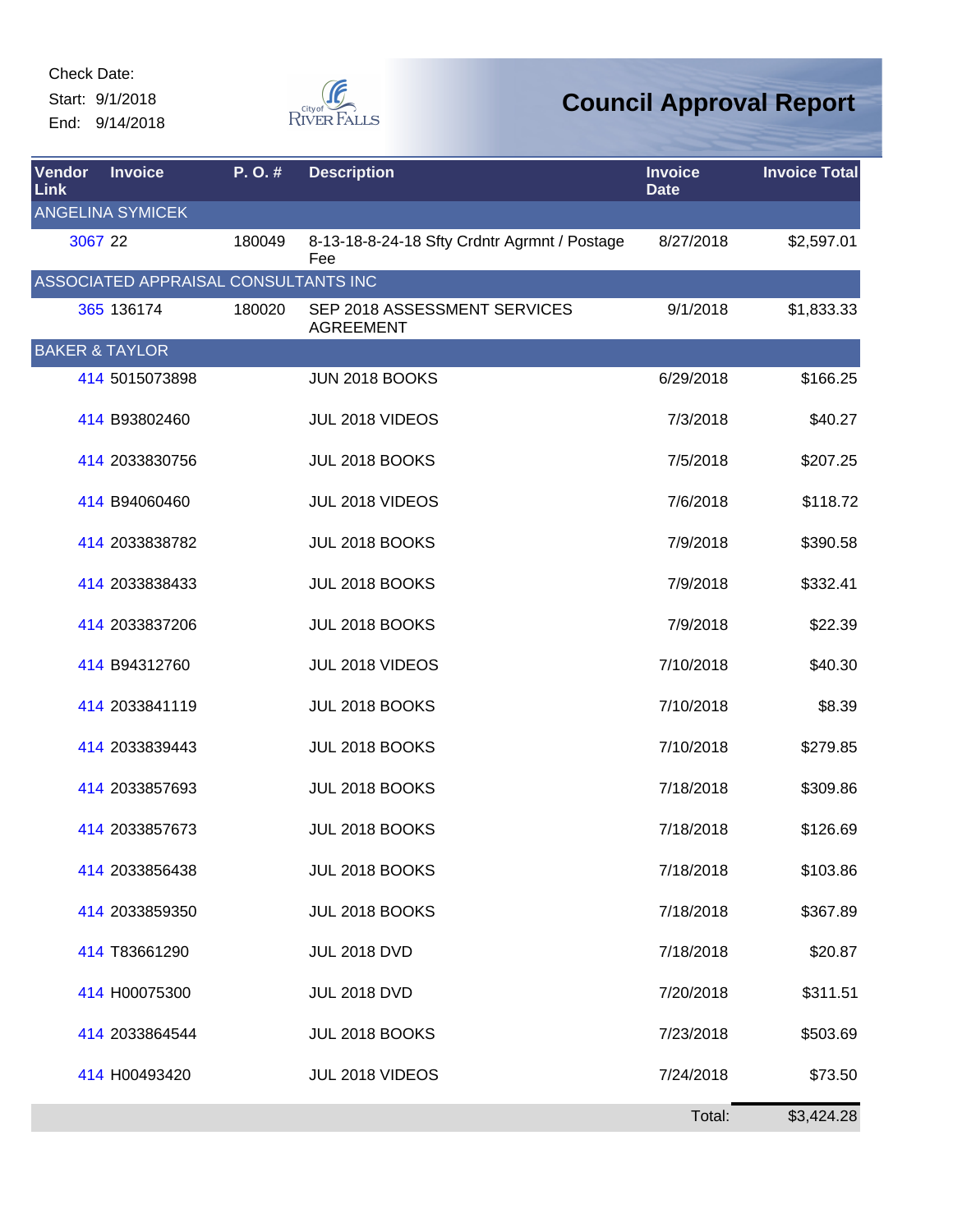Check Date:

Start: 9/1/2018 End: 9/14/2018



| Vendor<br>Link    | <b>Invoice</b>                          | P.O.#  | <b>Description</b>                                           | <b>Invoice</b><br><b>Date</b> | <b>Invoice Total</b> |
|-------------------|-----------------------------------------|--------|--------------------------------------------------------------|-------------------------------|----------------------|
|                   | <b>BANGERT, SCOTT</b>                   |        |                                                              |                               |                      |
|                   | 1458 PER DIEM 9-7-<br>2018              |        | 9-12-18 PATROL CIB CONFERENCE GREEN<br>BAY, WI               | 8/24/2018                     | \$178.50             |
|                   | <b>BRAUN THYSSEKRUPP ELEVATOR LLC</b>   |        |                                                              |                               |                      |
|                   | 710 139781                              | 180069 | 2018 Elevator Quarterly Billing 8-1-18-10-31-18              | 8/1/2018                      | \$655.30             |
|                   | <b>BROCK WHITE 180</b>                  |        |                                                              |                               |                      |
|                   | 1433 12907218-00                        | 180317 | JUN 2018 Erosion Control Supplies Golfview<br>Channel        | 6/20/2018                     | \$11,299.76          |
|                   | CAVENDISH SQUARE PUBLISHING             |        |                                                              |                               |                      |
|                   | 411 CAL3132771                          |        | JUL 2018 BOOKS                                               | 7/25/2018                     | \$195.54             |
|                   | <b>CDW GOVERNMENT INC</b>               |        |                                                              |                               |                      |
|                   | 66 NGF1270                              |        | <b>JUN 2018 STARTECH MONITOR RISER WITH</b><br><b>DRAWER</b> | 6/29/2018                     | \$21.56              |
|                   | <b>CENGAGE LEARNING</b>                 |        |                                                              |                               |                      |
|                   | 123 64031651                            |        | JUL 2018 BOOKS                                               | 7/5/2018                      | \$74.22              |
|                   | 123 64030399                            |        | JUL 2018 BOOKS                                               | 7/5/2018                      | \$151.95             |
|                   | 123 64107031                            |        | JUL 2018 BOOKS                                               | 7/18/2018                     | \$45.73              |
|                   |                                         |        |                                                              | Total:                        | \$271.90             |
|                   | <b>CENTER POINT INC</b>                 |        |                                                              |                               |                      |
|                   | 412 1600390                             |        | JUL 2018 BOOKS                                               | 7/1/2018                      | \$135.42             |
|                   | 412 1604082                             |        | JUL 2018 BOOKS                                               | 7/2/2018                      | \$560.88             |
|                   |                                         |        |                                                              | Total:                        | \$696.30             |
|                   | COMMUNICATION SYSTEMS INTERNATIONAL INC |        |                                                              |                               |                      |
|                   | 3520 5240                               | 180313 | JUN 2018 MNGMNT/CONSOLIDATION ATT<br><b>LAND PHONE LINES</b> | 6/21/2018                     | \$5,346.39           |
|                   | CORPORATE FLEET SERVICES, INC           |        |                                                              |                               |                      |
|                   | 2786 12867                              | 180006 | SEP 2018 PD Leased Inv Vehicles                              | 8/30/2018                     | \$1,135.14           |
|                   | DELTA DENTAL OF WISCONISN INC           |        |                                                              |                               |                      |
|                   | 2572 1205284 SEPT<br>2018               |        | SEPTEMBER 2018 VISION INSURACE                               | 9/1/2018                      | \$12.42              |
|                   | 2572 1205283 SEPT<br>2018 RE            |        | SEPTEMBER VISION INSURANCE RETIREE                           | 9/1/2018                      | \$606.37             |
|                   |                                         |        |                                                              | Total:                        | \$618.79             |
| <b>DOLLARTREE</b> |                                         |        |                                                              |                               |                      |
|                   | 3498 2018 ELEC EXT<br><b>REFUND</b>     |        | PRIMARY EXT SERVICE OVRPYMT RFND<br>OF DIFFERENCE            | 8/24/2018                     | \$1,564.32           |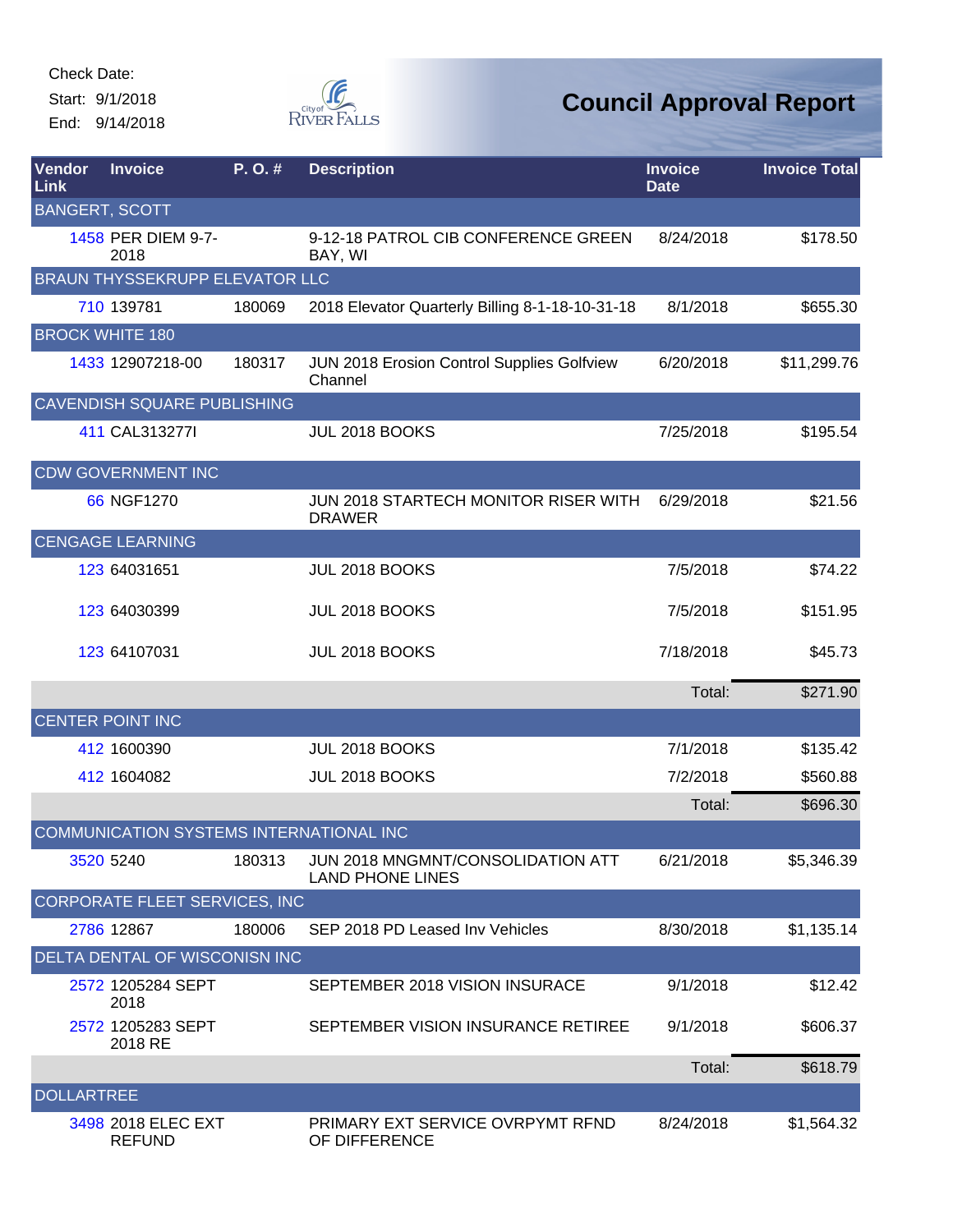Check Date: Start: 9/1/2018 End: 9/14/2018



| Vendor<br>Link      | <b>Invoice</b>                    | P.O.#  | <b>Description</b>                                           | <b>Invoice</b><br><b>Date</b> | <b>Invoice Total</b> |
|---------------------|-----------------------------------|--------|--------------------------------------------------------------|-------------------------------|----------------------|
|                     | EO JOHNSON CO. INC                |        |                                                              |                               |                      |
|                     | 98 INV371982                      |        | LIB SMSNG CHRGS 4-15-18 to 7-14-2018                         | 7/16/2018                     | \$135.41             |
|                     | 98 INV371983                      |        | LIB RICOH COPIER CHRGS 4-15-18 to 7-14-<br>2018              | 7/16/2018                     | \$315.54             |
|                     | 98 23024563                       |        | <b>AUG 2018 SAMSUNG MULTIXPRESS</b><br><b>COPIER</b>         | 7/17/2018                     | \$109.52             |
|                     | 98 23295744                       |        | 2018 PD RICOH STANDARD PAYMENT                               | 9/3/2018                      | \$151.50             |
|                     |                                   |        |                                                              | Total:                        | \$711.97             |
|                     | <b>ERICKSON DIVERSIFIED</b>       |        |                                                              |                               |                      |
|                     | 1190 2018                         |        | 2017-18 Increment Payable per<br>Development Agreement       | 9/7/2018                      | \$70,000.00          |
|                     | <b>EXPRESS PERSONNEL SERVICES</b> |        |                                                              |                               |                      |
|                     | 109 20983206                      | 180241 | 2018 TEMP PD EMPLOYEE WK END 8-5-18<br>34hrs                 | 8/7/2018                      | \$744.60             |
|                     | 109 20983209                      | 180190 | Water/WasteWater 40hrs TRIXMANN TMP wk<br>end 8-5-18         | 8/7/2018                      | \$758.80             |
|                     |                                   |        |                                                              | Total:                        | \$1,503.40           |
|                     | FBG SERVICE CORPORATION           |        |                                                              |                               |                      |
|                     | 364 828862                        | 180043 | JUL 2018 MONTHLY FACILITIES CLEANING                         | 7/31/2018                     | \$4,866.00           |
|                     | <b>HEALTH PARTNERS</b>            |        |                                                              |                               |                      |
|                     | 356 83492625 SEPT<br>2018         |        | SEPTEMBER 2018 HEALTH/DENTAL                                 | 9/1/2018                      | \$180,021.70         |
|                     | HUEBSCH LAUNDRY COMPANY           |        |                                                              |                               |                      |
|                     | 146 4115371                       | 180048 | 7-25-18 HUEBSCH PW UNIFORMS                                  | 7/25/2018                     | \$137.17             |
|                     | 146 4119170                       | 180048 | 8-1-2018 HUEBSCH PW UNIFORMS                                 | 8/1/2018                      | \$137.17             |
|                     |                                   |        |                                                              | Total:                        | \$274.34             |
| <b>JASON STROUD</b> |                                   |        |                                                              |                               |                      |
|                     | 3552 2018 MOVING<br><b>ALLWNC</b> |        | AMB DIRECTOR RELOCATE ALLOWNC<br><b>VIRGINIA - WISCONSIN</b> | 8/30/2018                     | \$4,988.53           |
|                     | <b>JUNIOR'S JRKM MANAGEMENT</b>   |        |                                                              |                               |                      |
|                     | 168 0927-ML-<br>bk0059440002      |        | 9-27-18 LIBRARY PROGRAM ROOM RENTAL<br><b>FEE</b>            | 7/10/2018                     | \$100.00             |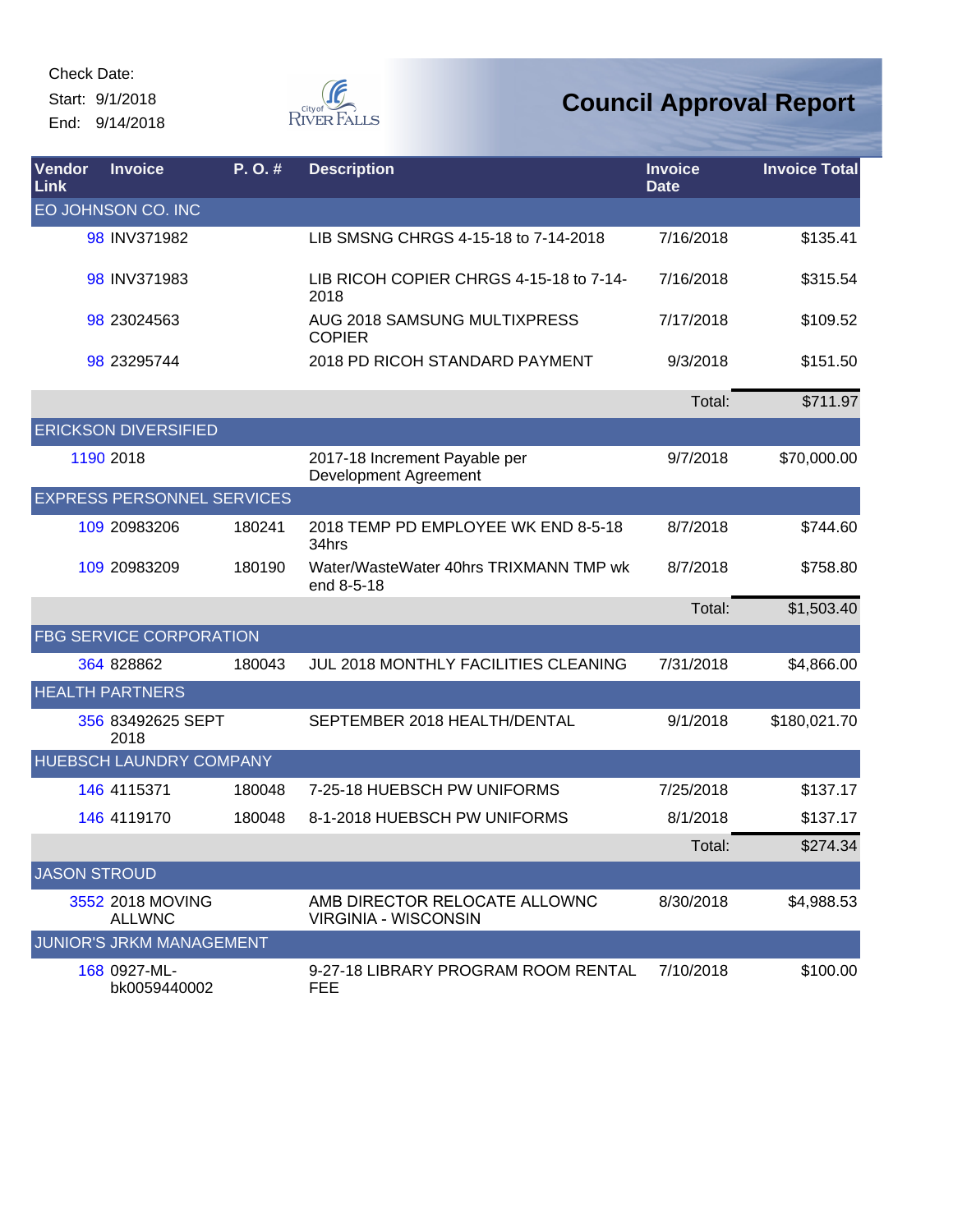Start: 9/1/2018 End: 9/14/2018



| Vendor<br>Link                      | <b>Invoice</b>                          | P. O. # | <b>Description</b>                                            | <b>Invoice</b><br><b>Date</b> | <b>Invoice Total</b> |  |  |
|-------------------------------------|-----------------------------------------|---------|---------------------------------------------------------------|-------------------------------|----------------------|--|--|
| <b>KRAUSE POWER ENGINEERING LLC</b> |                                         |         |                                                               |                               |                      |  |  |
|                                     | 171 8-4-18<br><b>PWRPLNT SUB</b>        | 180251  | 2018 POWER PLANT SUBSTATION<br><b>ADDITIONAL SERVICES</b>     | 8/4/2018                      | \$6,841.00           |  |  |
|                                     | 171 8-4-18 SCADA<br><b>SUPPORT</b>      | 180164  | JUN 2018 SCADA SUPPORT                                        | 8/4/2018                      | \$6,005.27           |  |  |
|                                     | 171 8-4-18 N SUB<br><b>SCADA</b>        | 180305  | JUN 2018 NORTH SUB RELAY PANEL SCADA<br><b>SUPPORT</b>        | 8/4/2018                      | \$6,908.78           |  |  |
|                                     |                                         |         |                                                               | Total:                        | \$19,755.05          |  |  |
|                                     | LERNER PUBLISHING GROUP                 |         |                                                               |                               |                      |  |  |
|                                     | 2210 1294792                            |         | JUL 2018 BOOKS                                                | 7/24/2018                     | \$19.99              |  |  |
|                                     | <b>LIBRARY PAYMENTS AND REFUNDS</b>     |         |                                                               |                               |                      |  |  |
|                                     | 995500 3942500266556<br>4               |         | REND LST LIB MTRLS "NATURAL CAUSES"                           | 7/30/2018                     | \$27.00              |  |  |
|                                     | 995500 8-1-18 LOCAL<br><b>HSTRYBK</b>   |         | HOW THE STAGE COACH GREW THE<br><b>GREAT NRTHWST</b>          | 8/1/2018                      | \$12.00              |  |  |
|                                     | 995500 3029400139841<br>4               |         | RFND LST LIB MTRLS "YOUR HAPPIEST<br>YOU"                     | 8/6/2018                      | \$9.99               |  |  |
|                                     |                                         |         |                                                               | Total:                        | \$48.99              |  |  |
|                                     | LINCOLN NATIONAL LIFE INSURANCE COMPANY |         |                                                               |                               |                      |  |  |
|                                     | 3066 3733887470<br><b>SEPT 2018</b>     |         | SEPTEMBER ADDITIONAL AD&D/LIFE                                | 9/1/2018                      | \$242.85             |  |  |
|                                     | 3066 3733885617<br><b>SEPT 2018</b>     |         | SEPT 2018 LIFE/AD&D/LTD                                       | 9/1/2018                      | \$4,574.88           |  |  |
|                                     |                                         |         |                                                               | Total:                        | \$4,817.73           |  |  |
|                                     | <b>LINEHAN OUTDOOR SERVICES LLC</b>     |         |                                                               |                               |                      |  |  |
|                                     | 1570 3155                               | 180203  | JUL 2018 SterlingPonds Corp Park-<br>mowing/island wrk        | 8/1/2018                      | \$575.00             |  |  |
|                                     | 1570 3156                               | 180204  | JUL-Whitetail Corp Prk-Mowing / Island<br>Work/mulch          | 8/1/2018                      | \$1,552.50           |  |  |
|                                     | 1570 3154                               | 180202  | JUL-2018 Sterling Ponds General Mowing-<br><b>Island Work</b> | 8/1/2018                      | \$2,592.50           |  |  |
|                                     |                                         |         |                                                               | Total:                        | \$4,720.00           |  |  |
|                                     | LOFFLER COMPANIES INC                   |         |                                                               |                               |                      |  |  |
|                                     | 182 23249095                            |         | SEP 2018 ADMIN PRINTER PYMT/ 6-8-18-7-9-<br>18 USAGE          | 8/27/2018                     | \$272.72             |  |  |
|                                     | 182 23249094                            |         | SEP 2018 FD KONICA BASE PYMT                                  | 8/27/2018                     | \$216.00             |  |  |
|                                     | 182 365296847                           |         | SEP 2018 PW BASE PYMT / USAGE 7-21-8-<br>21                   | 8/27/2018                     | \$212.03             |  |  |
|                                     | 182 23249092                            |         | SEP 2018 CSR/COURT STNDRD PYMT                                | 8/27/2018                     | \$160.00             |  |  |
|                                     | 182 23249093                            |         | SEP 2018 CITY HALL MAILROOM BASE<br><b>PYMT KONICA</b>        | 8/27/2018                     | \$249.00             |  |  |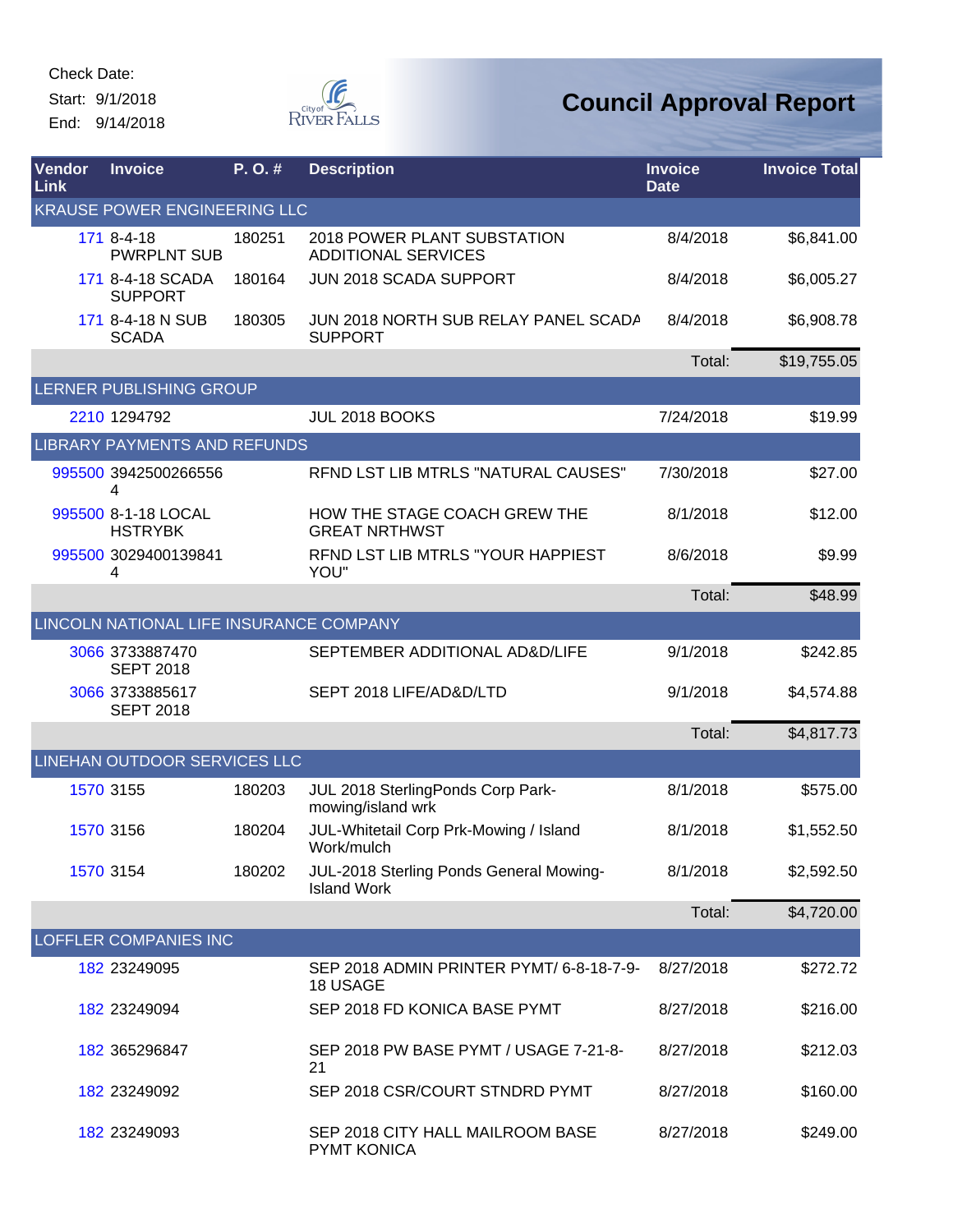Check Date:

Start: 9/1/2018 End: 9/14/2018



| Vendor<br>Link         | <b>Invoice</b>                          | P.O.#  | <b>Description</b>                                     | <b>Invoice</b><br><b>Date</b> | <b>Invoice Total</b> |
|------------------------|-----------------------------------------|--------|--------------------------------------------------------|-------------------------------|----------------------|
|                        | 182 2902226                             |        | 2018 AMB KONICA OVERAGE 8-11-18-9-10-<br>18            | 9/7/2018                      | \$4.68               |
|                        |                                         |        |                                                        | Total:                        | \$1,114.43           |
|                        | <b>MATHY CONSTRUCTION CO</b>            |        |                                                        |                               |                      |
|                        | 1184 180260-1<br>5500044535             | 180260 | Aug 2018 Heritage Park Mill                            | 8/29/2018                     | \$1,042.50           |
| <b>MIDWEST TAPE</b>    |                                         |        |                                                        |                               |                      |
|                        | 409 96238135                            |        | JUL 2018 AUDIO                                         | 7/2/2018                      | \$39.99              |
|                        | 409 96250934                            |        | <b>JUL 2018 AUDIO</b>                                  | 7/9/2018                      | \$119.97             |
|                        | 409 96275706                            |        | JUL 2018 AUDIO                                         | 7/16/2018                     | \$49.99              |
|                        | 409 96289376                            |        | JUL 2018 AUDIO                                         | 7/23/2018                     | \$59.99              |
|                        | 409 96289377                            |        | JUL 2018 AUDIO                                         | 7/23/2018                     | \$74.98              |
|                        |                                         |        |                                                        | Total:                        | \$344.92             |
|                        | MJ ELECTRIC, LLC                        |        |                                                        |                               |                      |
|                        | 3134 PYMT AP#3 7-<br>24-18              | 170415 | POWER PLANT ELECTRIC CONTRACTOR<br>THRU COMPLTN        | 7/24/2018                     | \$65,556.61          |
|                        | <b>NORTHERN STATES POWER COMPANY WI</b> |        |                                                        |                               |                      |
|                        | 344 604000849                           |        | PRESCOTT AMB BLDG POWER BILL THRU 8<br>$-14-18$        | 8/16/2018                     | \$316.65             |
| <b>OSEMI INC</b>       |                                         |        |                                                        |                               |                      |
|                        | 3521 CIAC REFUND                        |        | RFND CST CNTRBTN TO RELOCATE PRMRY<br><b>ELECTRIC</b>  | 8/23/2018                     | \$6,151.64           |
|                        | PARK N REC REFUNDS / PAYMENTS           |        |                                                        |                               |                      |
|                        | 995400 CXL WDBRY<br><b>TRP CG</b>       |        | DIFFERENCE OF CXL WDBRY TRP/ ALIYANA<br>\$10 SWIM FEES | 7/31/2018                     | \$2.00               |
|                        | 995400 2018 YOGA IN<br><b>PARK</b>      |        | 2018 YOGA IN THE PARK CLASSES                          | 8/13/2018                     | \$300.00             |
|                        |                                         |        |                                                        | Total:                        | \$302.00             |
|                        | PAYMENT SERVICE NETWORK INC             |        |                                                        |                               |                      |
|                        | 206 179407                              |        | AUG 2018 RFMU PAYMENT PROCESSING<br><b>SERVICES</b>    | 9/5/2018                      | \$786.70             |
| <b>PAYPAL</b>          |                                         |        |                                                        |                               |                      |
|                        | 639 SEPT 2018 FEE                       |        | SEPTEMBER 2018 MONTHLY SERVICE FEE                     | 9/5/2018                      | \$30.00              |
| <b>PELION BENEFITS</b> |                                         |        |                                                        |                               |                      |
|                        | 3554 32560                              |        | MAY 2018 401 (a) Plan Document Restatement             | 5/16/2018                     | \$750.00             |
|                        | PIERCE COUNTY TREASURER                 |        |                                                        |                               |                      |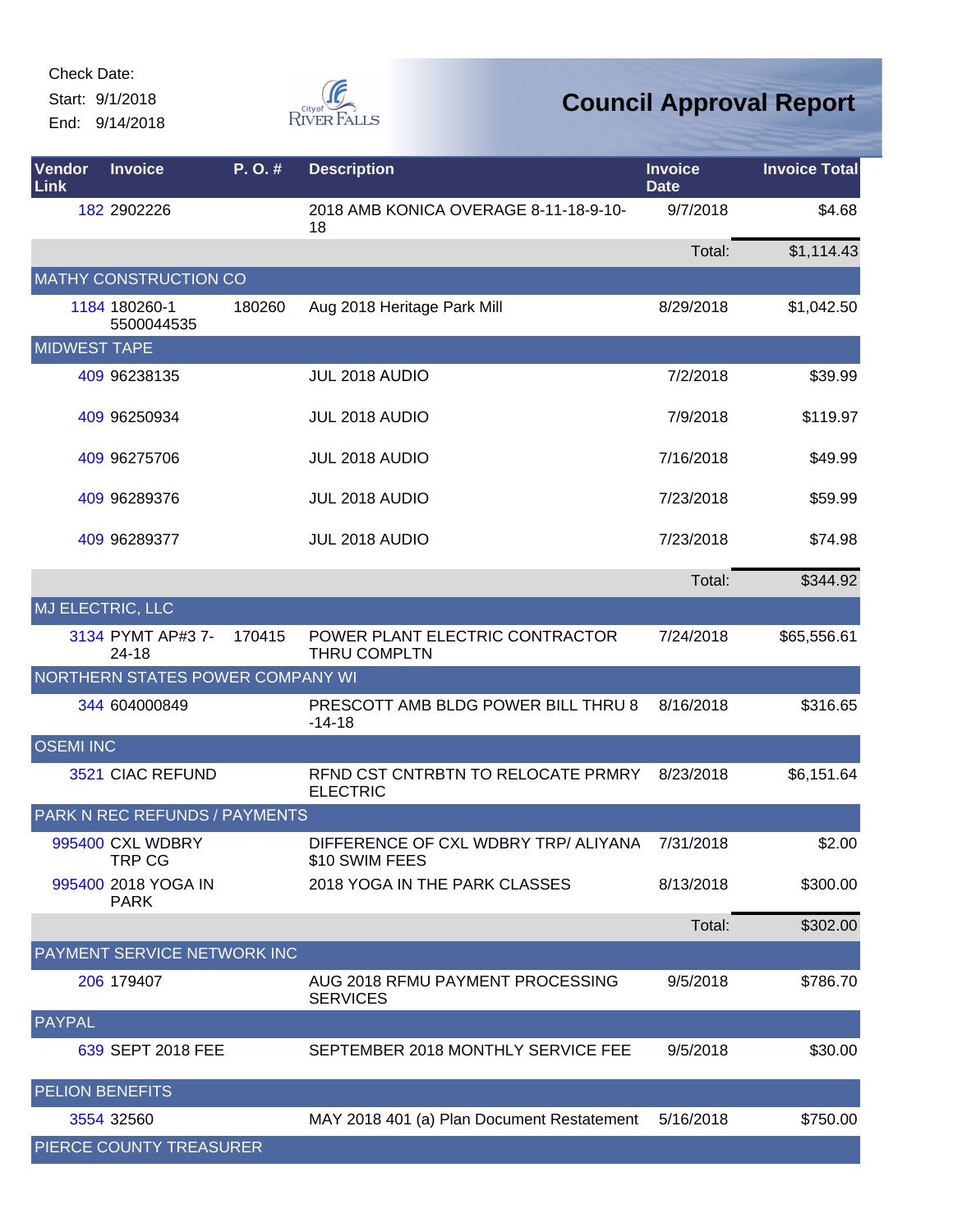Check Date:

Start: 9/1/2018

End: 9/14/2018



| Vendor<br>Link     | <b>Invoice</b>                          | P.O.#  | <b>Description</b>                                           | <b>Invoice</b><br><b>Date</b> | <b>Invoice Total</b> |
|--------------------|-----------------------------------------|--------|--------------------------------------------------------------|-------------------------------|----------------------|
|                    | 210 AUGT 2018<br><b>DWIINTJAIL</b>      |        | AUGUST 2018 JAIL DWI INTERLOCK                               | 9/1/2018                      | \$865.60             |
|                    | 210 SEP2018 DOG<br><b>LICSTLMT</b>      |        | SEP 2018 DOG LICENSE SETTLEMENT QTY<br>222                   | 9/4/2018                      | \$775.00             |
|                    |                                         |        |                                                              | Total:                        | \$1,640.60           |
|                    | PJ KORTENS AND COMPANY INC              |        |                                                              |                               |                      |
|                    | 3253 10020730                           | 180099 | 2018 Updates to water and wastewater SCADA<br>Systems        | 8/21/2018                     | \$71,795.33          |
|                    | PRESCOTT WATER & SEWER UTILITY          |        |                                                              |                               |                      |
|                    | 1611 JUN-AUG 2018<br>7558-01            |        | JUN-AUG 2018 PRESCOTT AMB BLDG<br><b>WATER BILL</b>          | 8/29/2018                     | \$170.66             |
|                    | RIVER FALLS CHAMBER OF COMMERCE INC     |        |                                                              |                               |                      |
|                    | 225 16160                               |        | AUG 2018 RFMU POWERFUL CHOICES<br><b>CHAMBER CHECKS</b>      | 8/2/2018                      | \$20.00              |
|                    | <b>225 2ND QRT</b><br><b>ROOM 2018</b>  |        | 2ND QRT ROOM TAX 2018                                        | 9/4/2018                      | \$20,092.49          |
|                    |                                         |        |                                                              | Total:                        | \$20,112.49          |
|                    | <b>ROSS &amp; ASSOCIATES LTD</b>        |        |                                                              |                               |                      |
|                    | 375 RF SUBSTN AP 170309<br><b>PAY#5</b> |        | JAN 2018 NEW POWER PLANT SUBSTATION<br><b>BLDG</b>           | 8/21/2018                     | \$47,507.60          |
|                    | 375 2017096-RR                          | 170309 | RETAINER RELEASE - POWER PLANT<br><b>SUBSTATION BLDG</b>     | 8/21/2018                     | \$30,080.71          |
|                    | 375 RF SUBSTN AP 170309<br>PAY#6        |        | FINAL PYMT 2018 NEW POWER PLANT<br><b>SUBSTATION BLDG</b>    | 8/21/2018                     | \$38,726.75          |
|                    |                                         |        |                                                              | Total:                        | \$116,315.06         |
| <b>RUNNING INC</b> |                                         |        |                                                              |                               |                      |
|                    | 1573 19284                              | 180073 | AUG 2018 Taxi Management Services                            | 9/6/2018                      | \$14,835.06          |
|                    | RURAL ELECTRIC SUPPLY COOPERATIVE       |        |                                                              |                               |                      |
|                    | 221 725105-00                           | 180303 | 9/2018-LINE 2 INVTRY-REMAINING MINOR<br><b>MATERIAL</b>      | 9/6/2018                      | \$3,430.97           |
|                    | SHRED-IT US HOLDCO, INC                 |        |                                                              |                               |                      |
|                    | 2439 8125437118-<br>Amb-CH-PD           | 180075 | 2018 SHRED IT SERVICES FOR CITY HALL /<br>AMB BLDG/PD        | 8/22/2018                     | \$176.10             |
|                    | <b>ST CROIX COUNTY TREASURER</b>        |        |                                                              |                               |                      |
|                    | 252 AUG 2018<br><b>JAILDWIINT</b>       |        | AUGUST 2018 JAIL DWI INTERLOCK                               | 9/1/2018                      | \$273.16             |
| <b>STATE OF WI</b> |                                         |        |                                                              |                               |                      |
|                    | 259 AUGUST 2018<br><b>PEN</b>           |        | AUGUST 2018 PENALTY ASSESMENT                                | 9/1/2018                      | \$2,959.40           |
|                    |                                         |        | STATEWIDE ENERGY EFFICIENCY & RENEWABLES ADMIN INC           |                               |                      |
|                    | 243 JUN 2018                            |        | JUN 2018 CTC ENRGY EFFCNCY FUNDS TO<br><b>FOCUS ON ENRGY</b> | 7/31/2018                     | \$4,077.61           |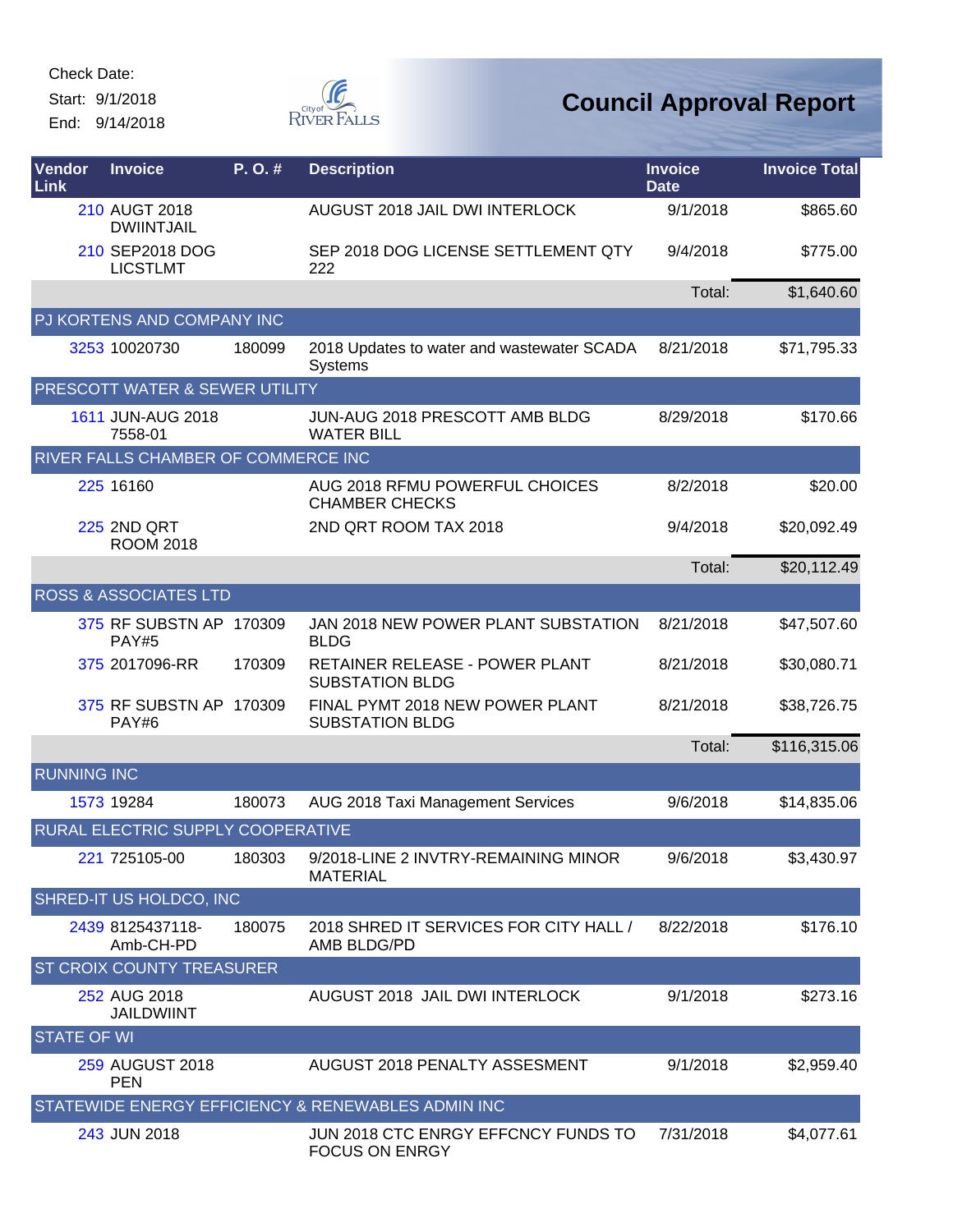End: 9/14/2018



| <b>Vendor</b><br>Link | <b>Invoice</b>                             | P.O.#  | <b>Description</b>                                       | <b>Invoice</b><br><b>Date</b> | <b>Invoice Total</b> |
|-----------------------|--------------------------------------------|--------|----------------------------------------------------------|-------------------------------|----------------------|
|                       | STUART C IRBY TOOL AND SAFETY              |        |                                                          |                               |                      |
|                       | 156 S010907151.00 180301<br>2              |        | AUG 2018 MINOR MATERIALS                                 | 8/21/2018                     | \$657.50             |
|                       | 156 S010907151.00 180301<br>4              |        | AUG 2018 LN 1 MINOR MTRLS / LN 2 INVNTRY 8/21/2018       |                               | \$526.38             |
|                       |                                            |        |                                                          | Total:                        | \$1,183.88           |
|                       | <b>SYLVANDER HEATING INC</b>               |        |                                                          |                               |                      |
|                       | 15 78025                                   | 180306 | AUG 2018 LIBRARY AC UNIT #4 MAINT                        | 8/17/2018                     | \$2,150.00           |
|                       | <b>THERESA FAUSTINI</b>                    |        |                                                          |                               |                      |
|                       | 3553 2017279408                            |        | REIMBURSEMENT FOR NREMT EXAM<br><b>MAR 2018</b>          | 3/21/2018                     | \$80.00              |
|                       | TOLTZ, KING, DUVALL, ANDERSON & ASSOCIATES |        |                                                          |                               |                      |
|                       | 2172 2018002832                            | 170122 | JUL 2018 N INTERCEPTOR DOWNSTREAM                        | 8/2/2018                      | \$886.73             |
|                       | TUMBLEWEED PRESS INC                       |        |                                                          |                               |                      |
|                       | 1187 88695                                 |        | TUMBLEBOOK LIBRARY DELUXE<br><b>SBSCRPTN TO 7-2-2019</b> | 6/16/2018                     | \$575.00             |
|                       | UNIVERSITY FALLS LLC                       |        |                                                          |                               |                      |
|                       | 1191 2018                                  |        | 2017-18 Increment Per Development<br>Agreement           | 9/7/2018                      | \$62,128.70          |
|                       | <b>US BANK NATIONAL ASSOC</b>              |        |                                                          |                               |                      |
|                       | 284 1165386 2016B                          |        | 2016B REFUDING 2009A CH PYMTS                            | 7/31/2018                     | \$387,675.00         |
|                       | 284 1165386-2012A<br>TID <sub>6</sub>      |        | 2012A GO REFUNDING TID6 INTEREST<br><b>PYMT</b>          | 7/31/2018                     | \$20,256.25          |
|                       | 284 1165386-<br>2012ATID9                  |        | 2012A GO REFUNDING TID 9 INTEREST<br><b>PYMT</b>         | 7/31/2018                     | \$1,380.00           |
|                       | 284 1165386-<br>2012ASTPOND<br>S           |        | 2012A GO REFUND STERLING PONDS INT<br><b>PYMT</b>        | 7/31/2018                     | \$5,062.50           |
|                       | 284 1165386-<br>2012APSB                   |        | 2012A GO REFUND PSB INTEREST PYMT                        | 7/31/2018                     | \$3,622.50           |
|                       | 284 5095524                                |        | 2014A GO CORPORATE PURPOSE BONDS                         | 8/24/2018                     | \$500.00             |
|                       | 284 AUG 2018<br><b>PCARDS</b>              |        | AUG 2018 PCARD TRANSACTIONS                              | 8/27/2018                     | \$104,604.38         |
|                       |                                            |        |                                                          | Total:                        | \$523,100.63         |
|                       | USIC LOCATING SERVICES LLC                 |        |                                                          |                               |                      |
|                       | 286 298252                                 | 180042 | AUG 2018 LOCATING ELECTRIC / WATER                       | 8/31/2018                     | \$6,286.76           |